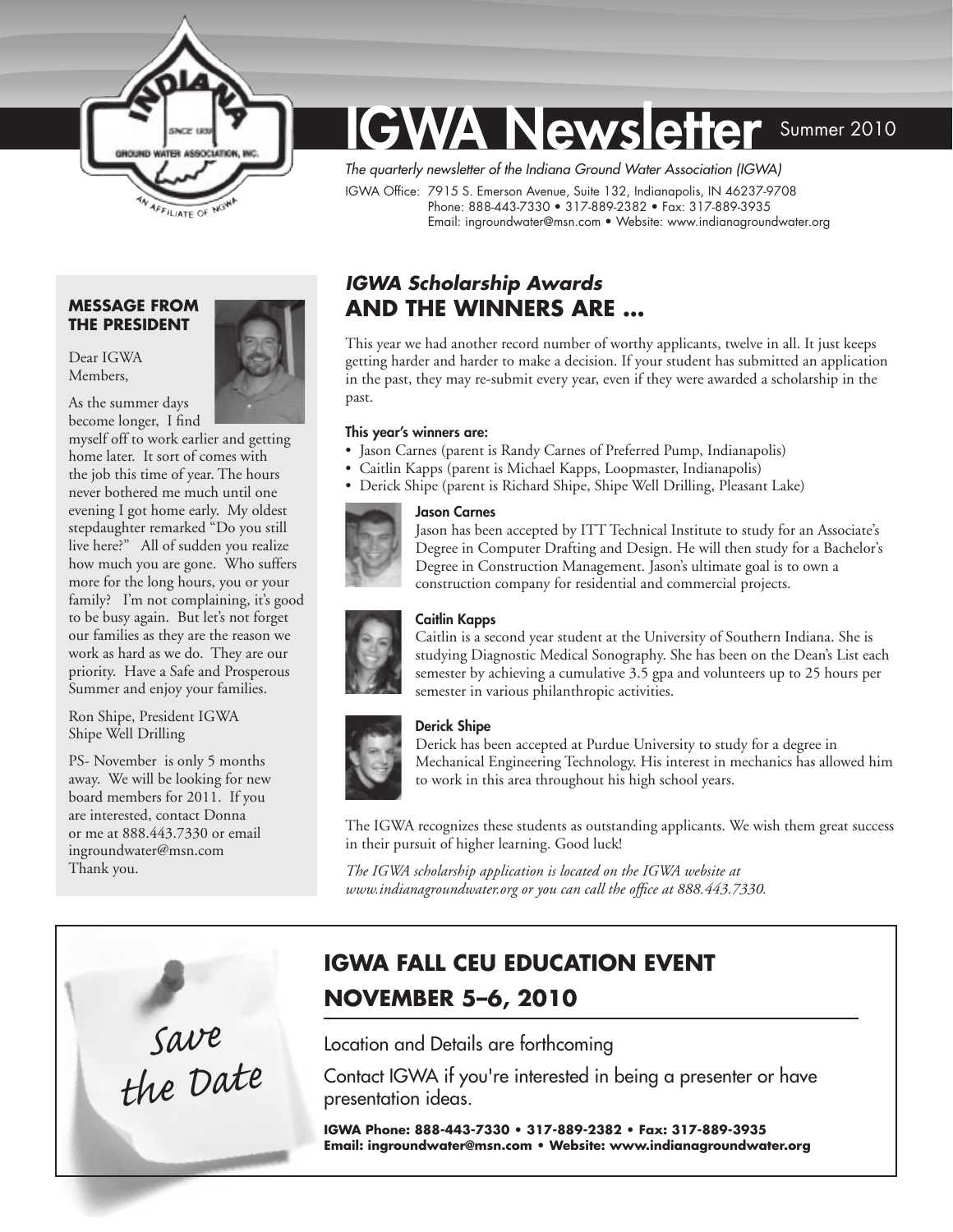

**Join your IGWA colleagues from around the state for a "Trap Shoot" at the Kosko Conservation Club, Warsaw, Indiana Your registration fee will include 3 rounds of 25 clay pigeons each and lunch!** 

#### **IGWA TRAP SHOOT … THINGS YOU NEED TO KNOW**

- Safety Training Sticker will be required by attending a brief safety training session before you can shoot
- A limited supply of ear protection and safety glasses will be provided
- A limited number of shotguns will be available
- Its Recommended that shells are purchased from Kosko day of event approximate cost starts at 6.00/box 12 and 20 ga only.

#### **Safety Issues You Should Know:**

- Guns should always be unloaded prior to shooting
- Gun actions to be open when not shooting or moving from station to station
- Load only one shell at a time or if shooting skeet two shells for doubles
- Ear and eye protection is required
- Max Shot size is 7 ½
- Max Shell is 3dr

## **INDIANA GROUND WATER ASSOCIATION 3rd Annual TRAP SHOOT**

### **BENEFITING THE IGWA SCHOLARSHIP FUND**

### **SATURDAY, July 31, 2010 • 10 am – 4 pm** (or until finished) **KOSKO CONSERVATION CLUB, WARSAW, IN**

2391 N. Fox Farm Rd. Warsaw, IN 46580 Site phone: 574-267-7599 (only good day of event)

If you are interested in sponsoring our 3rd Annual Trap Shoot, contact the IGWA office at 888.443.7330 or email ingroundwater@msn.com or see the options below.

FEES: \$50 per person includes shoot and lunch (rounds will be \$6 for 25 shots to be purchased the day of the event)

### **Questions:**

Call 888.443.7330 or 317.889.2382

### **Registration:**

Please fax, email or mail to the IGWA Office by Wednesday, July 21st, 2010 Fax: 317.889.3935 • Email: ingroundwater@msn.com Mail: IGWA 7915 S. Emerson Ave., Ste 132, Indianapolis, IN 46237

Company:\_\_\_\_\_\_\_\_\_\_\_\_\_\_\_\_\_\_\_\_\_\_\_\_\_\_\_\_\_\_\_\_\_\_\_\_\_\_\_\_\_\_\_\_\_\_\_\_\_\_\_\_\_\_\_\_\_\_\_\_\_

| ь. |  |  |
|----|--|--|
|    |  |  |

Address, City, St, Zip: \_\_\_\_\_\_\_\_\_\_\_\_\_\_\_\_\_\_\_\_\_\_\_\_\_\_\_\_\_\_\_\_\_\_\_\_\_\_\_\_\_\_\_\_\_\_\_\_\_\_\_

Phone: \_\_\_\_\_\_\_\_\_\_\_\_\_\_\_\_\_\_\_\_\_\_\_\_\_\_\_\_\_ Fax:\_\_\_\_\_\_\_\_\_\_\_\_\_\_\_\_\_\_\_\_\_\_\_\_\_\_\_\_\_

Email:  $\Box$ 

### **Amount enclosed:**

| Shoot & Lunch ______ people @ \$50 per person \$ ____________________________ |
|-------------------------------------------------------------------------------|
|                                                                               |
|                                                                               |
|                                                                               |
|                                                                               |
|                                                                               |

\_\_\_\_\_\_\_\_\_\_\_\_\_\_\_\_\_\_\_\_\_\_\_\_\_\_\_\_\_\_\_\_\_\_\_\_\_\_\_\_\_\_\_\_\_\_\_\_\_\_\_\_\_\_\_\_\_\_\_\_\_\_\_\_\_\_\_\_\_\_

#### **SPONSORSHIP OPPORTUNITIES**

Sponsors will be acknowledged verbally and on signage throughout the program in addition to an upcoming issue of the IGWA Newsletter.

Company:\_\_\_\_\_\_\_\_\_\_\_\_\_\_\_\_\_\_\_\_\_\_\_\_\_\_\_\_\_\_\_\_\_\_\_\_\_\_\_\_\_\_\_\_\_\_\_\_\_\_\_\_\_\_\_\_\_\_

Contact:\_\_\_\_\_\_\_\_\_\_\_\_\_\_\_\_\_\_\_\_\_\_\_\_\_\_\_\_\_\_\_\_\_\_\_\_\_\_\_\_\_\_\_\_\_\_\_\_\_\_\_\_\_\_\_\_\_\_\_\_

Phone: \_\_\_\_\_\_\_\_\_\_\_\_\_\_\_\_\_\_\_\_\_\_\_\_\_\_\_\_\_ Fax:\_\_\_\_\_\_\_\_\_\_\_\_\_\_\_\_\_\_\_\_\_\_\_\_\_\_\_

Email: \_\_\_\_\_\_\_\_\_

Sign me up for the following sponsorships (we can have more than one sponsor per category):

\_\_\_\_\_ \$150 Clay Pigeons \_\_\_\_\_ \$150 Morning Break

\_\_\_\_\_ \$150 Afternoon Break \_\_\_\_\_ \$300 Luncheon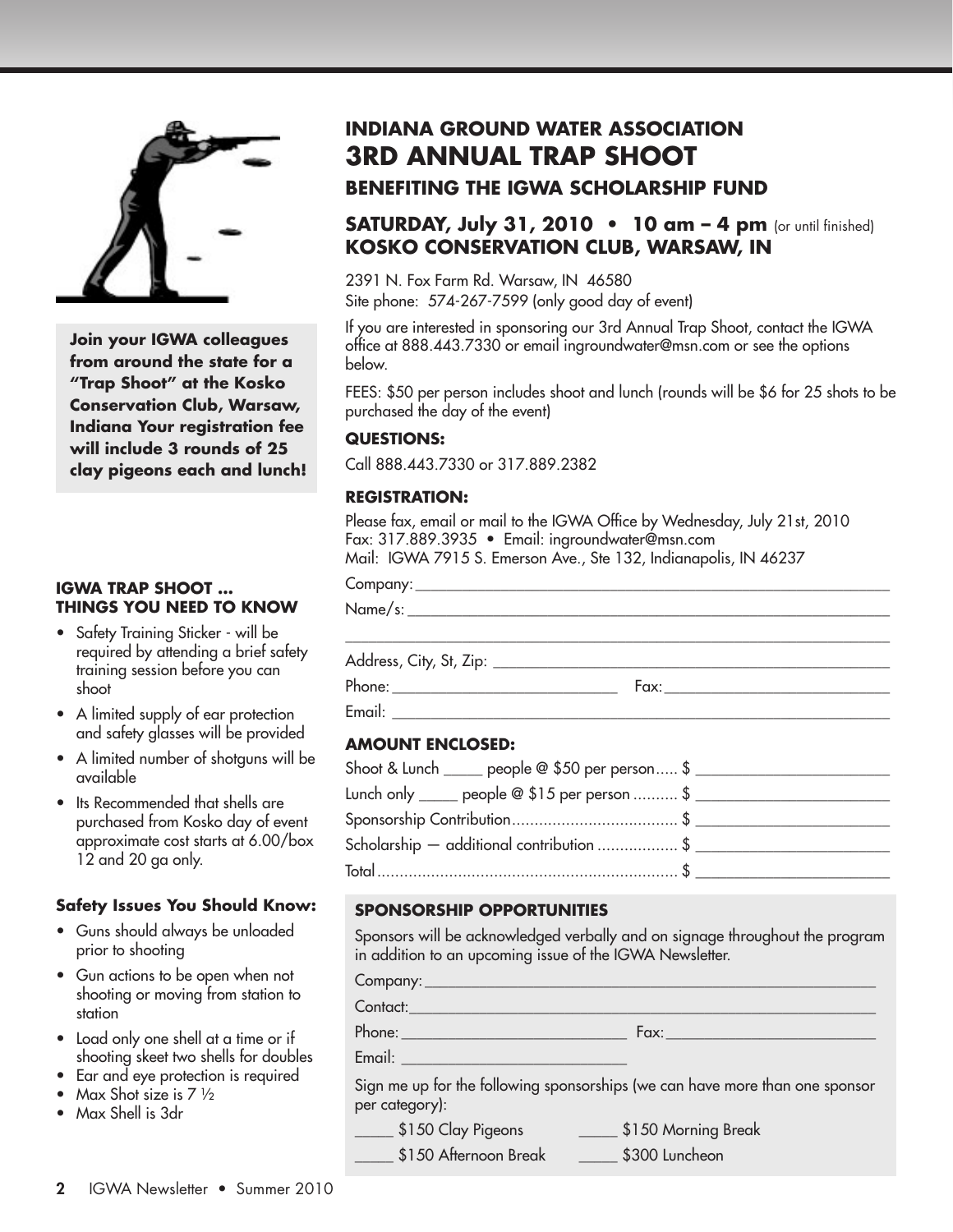

### **PREFERRED PUMP CUSTOMER REWARDS!!!**

- $\checkmark$  Superior Dealer Program
- $\checkmark$  Annual Trips
- $\checkmark$  Merchandise Program
- $\checkmark$  Competitive Pricing
- $\checkmark$  Quality Products
- $\checkmark$  CASH BACK!!!

6302 Brookville Road Indianapolis, IN 46219 Toll Free: 866-422-2626

*Randy Carnes, Manager Ron Beaver, Outside Sales Mike Jones, Outside Sales*

1611 North Binkley Road

Larwill, IN 46764 Toll Free: 866-327-3052

*Todd Blair, Manager John Schlictenmeyer, Outside Sales*

### *ProDUcT LinEs*

*Two Branch LocaTions*

Alloy Screens American Granby Amtrol Tanks A.Y. McDonald Baker Mfg. Baroid Centennial Plastics Certainteed Pipe Cotey Chemicals CSI Water

Cycle Stop Flexcon Tanks Franklin Electric Franklin Pumps Grundfos Pumps Johnson Screens Liberty Sumps Maass-Midwest Merrill Mfg. **Monoflex** Northern Pipe

Oil Creek Pipe Orenco Systems Regency Wire Schaefer Pumps Simmons Mfg. Square D Wells Adapters Western Rubber Woodford Hydrants Yaskawa VFD's

**Please visit us on the web @ www.preferredpump.com**



# **Drilling Fluids Grouts & Sealants Polymers & Additives Geothermal Grouts Well Rehabilitation Products Online Product Calculators**

For more information visit our website, contact your local CETCO® Distributor, or contact

> Randy Strickland, Group Manager 817.584.6792 cell randy.strickland@cetco.com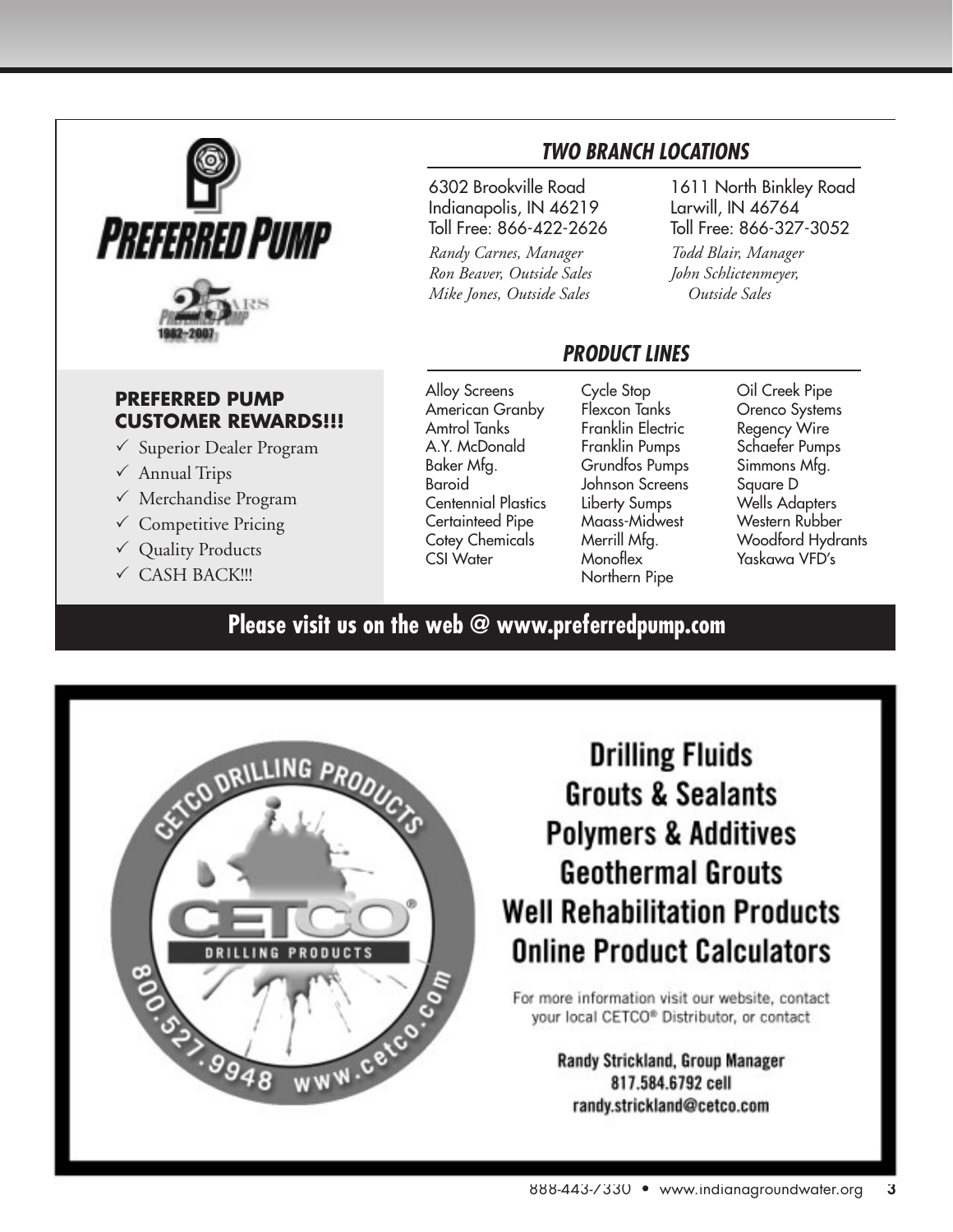### **Water Well Pump Installer Licensing and Continuing Education Required by Senate Enrolled Act 356**

With the passage of Senate Enrolled Act 356 (SEA 356) by the 2010 Indiana General Assembly, **"a person who installs or repairs water well pumps"** must be licensed by the IDNR beginning in 2011. In addition, SEA 356 requires that a **"licensed water well driller or pump installer must complete at least six (6) hours of approved continuing education before December 31 of each even-numbered year for license renewal".** SEA 356 becomes effective July 1, 2010.

The IDNR, Division of Water anticipates that a single license card will be issued that will specify whether an individual is a water well driller, water well pump installer, or both. The annual fee for an original or renewed license (driller, pump installer, or both) is expected to remain at \$100.

- Prior to July 1, 2011, an individual can obtain a water well pump installer license from the IDNR without taking a competency exam if they meet the following qualifications:
- Be at least 18 years of age;
- Furnish evidence that the applicant has installed water well pumps for at least three (3) years;
- Furnish references from three (3) individuals who are licensed under IC 25-39 and are familiar with the applicant's experience and competency; and
- Pay a \$100 license fee.

Individuals who do not meet the qualifications listed above, or have not obtained a pump installer license by July 1, 2011, are required to meet the following qualifications in order to obtain a license:

- Be at least 18 years of age;
- Furnish evidence from three (3) references, two (2) of whom are water well drillers, water well pump installers or licensed plumbing contractors familiar with the applicant's work experience and professional competency;
- Have successfully completed a competency examination prepared and administered by the department; and
- Pay a \$100 license fee.



Beginning in 2012, a person who has held a well driller and/ or pump installer license for at least one (1) calendar year must complete at least six (6) hours of approved continuing education for license renewal. A minimum of six hours of continuing education is believed to be applicable for the renewal of each license; therefore, a combination water well driller and pump installer license will require a minimum of twelve (12) total hours of approved continuing education for license renewal during each even-numbered year.

The Division of Water is currently developing the application, work verification and reference forms for the water well pump installer license, as well as forms for the verification of continuing education. These new forms, as well as the pump installer licensing exam, will be made available later this year. The Division of Water is also in the process of amending the Water Well Driller's Rule (312 IAC 13) to accommodate the new provisions of SEA 356. The proposed rule revisions were presented to the Natural Resources Advisory Council by the Division of Water on June 9, 2010, and have been recommended to be preliminarily adopted by the Natural Resources Commission. The next meeting of the Natural Resources Commission is scheduled for 10:00 am (EDT) on July 20, 2010, at The Garrison located in Fort Harrison State Park, Indianapolis. If the proposed rule is preliminarily adopted at that time, the IDNR will conduct hearings throughout the State to obtain public comment. The Division of Water will provide water well drillers and pump installers with dates and locations of the public hearings when they have been scheduled. Within the next several weeks, a copy of the proposed rule and updates regarding the new licensing and continuing education program will be made available for review on the Division of Water's Webpage at [www.in.gov/dnr/water](http://www.in.gov/dnr/water) .

For updates or additional information regarding the new water well pump installer licensing and continuing education programs, please contact Mark Basch or Monique Riggs of the Division of Water at the following phone numbers or e-mail addresses:

Mark Basch; (317) 232-0154 or [mbasch@dnr.in.gov](mailto:mbasch@dnr.in.gov) Monique Riggs; (317) 234-1085 or [mriggs@dnr.in.gov](mailto:mriggs@dnr.in.gov)

### **2010 Illinois Groundwater Association Meeting — Call for Presenters**

We are seeking additional speakers as we plan the Fall 2010 Illinois Groundwater Association meeting to be held at NIU Hoffman Estates Conference Center on Friday September 24th. This will be a special meeting, coordinated with AIPG that will allow us to enjoy hearing coastal geologist, Dr Michael Chrzastowski, both at our meeting and as the commentator for an all-day field trip through Chicagoland the following day, Saturday, September 25th.

For more information, visit:<http://www.niu.edu/maps/ctrdir.shtml>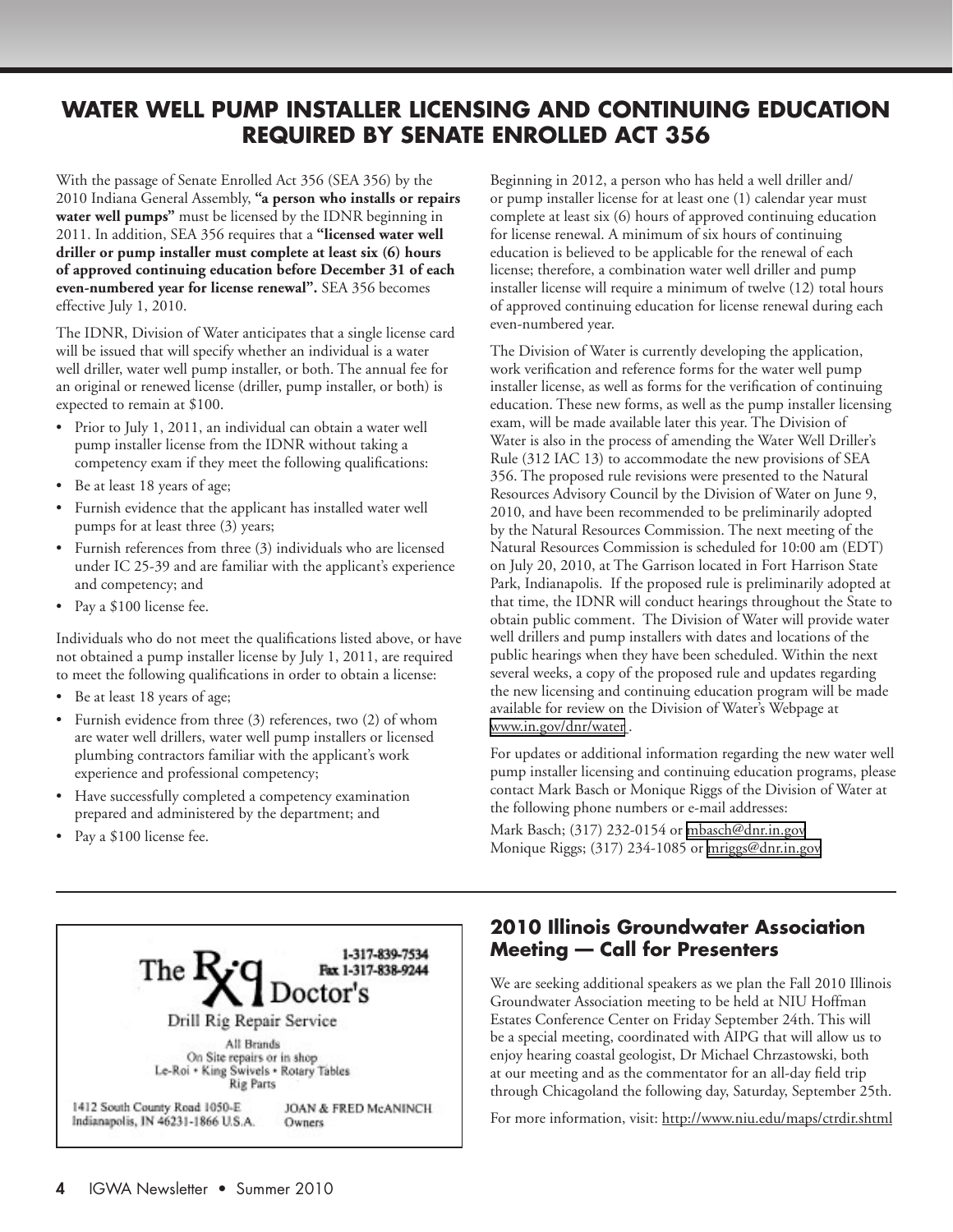### **Well rescue turns tragic**

*By Nick Werner, The Star Press, nwerner@muncie.gannett.com*

MUNCIE, MAY 27, 2010 — At least one person died Wednesday, May 26 after being overcome by fumes in a well pit outside an East Centennial Avenue home.

In all, four men, including two Liberty Township firefighters, were rendered unconscious by the fumes.

The four victims — a plumber Eric J. Dalton, 40, Anderson, a young man who came to the plumber's aid Justin Benson, a 19-year-old who was working with Dalton, and Liberty Township firefighters Brian Buck and Rick Compton Sr., were raced from the scene by ambulance to Ball Memorial Hospital about 8:30 p.m.

Delaware County Coroner James Clevenger Jr., who was en route to the hospital about 10:15 p.m., confirmed that Eric J. Dalton had died.

According to Liberty Township Fire Chief Brent Devine, the plumber was working in the 10-foot-deep well pit outside a home at 5009 E. Centennial Ave. when he apparently was overcome by fumes from muriatic acid, sometimes used in plumbing repair work.

He entered the well around 4:30 p.m., though it is unknown when he passed out. The well was dry and about four feet across, Devine said. Realizing that the plumber had not been heard from in a while, the young man then entered the well and passed out. "Those vapors, it takes away the air," Devine said. "You cannot breathe in that atmosphere."

Someone then called 911 and firefighters Compton and Buck responded in their personal vehicles and street clothes, entering the well unaware of the dangerous fumes below.

Benson, Buck and Compton all entered the well one after another without the benefit of breathing apparatus or rescue gear.

Benson and Buck remain in critical condition, while Compton is in stable condition, according to Delaware County Emergency Management Agency Director Jason Rogers.

All four men were unconscious when Liberty Township fire trucks arrived on scene with rescue gear.

Liberty Township firefighter Miles Waters entered the well with his breathing gear but still suffered lung and throat irritation. He said none of the four men were breathing as he attached harnesses to them for a rope rescue. "They were all on top of each other," Waters said.

Devine told The Star Press that he had heard Compton might have achieved some level of consciousness before leaving the scene, perhaps even speaking, and that Buck had begun breathing on his own. Compton is a 30-year veteran of the department, and has previously served as chief. Buck has been with the department for eight years, Devine said.

The accident happened behind a large, white two-story home east of Country Club Road

### **NGWA says loop tube 'integral' part of loop well in geothermal heat pump system**

In a newly adopted position paper, the National Ground Water Association states that the loop tube is an integral part of the loop well in a geothermal heat pump system.

A loop tube is the heat exchanger conduit of a geothermal heat pump system through which the heat exchange fluid is circulated and thermal energy transfer takes place. The loop tube is emplaced to the bottom of the vertical borehole and grouted from the bottom of the vertical borehole to the Earth's surface at the drill site.

"The National Ground Water Association believes the grout and the loop tube are integral parts of the loop well and that qualified individuals, such as a Certified Vertical Closed Loop Driller (CVCLD), should be authorized to construct a loop well," says NGWA in its position paper entitled, "Construction of Vertical Loop Wells for Geothermal Heat Pump Systems."

NGWA's position paper states that construction of a geothermal heat pump loop well includes, in continuous order, drilling of the vertical borehole into the Earth, placement of the loop tube to the bottom of the vertical borehole with the grout tremie, and grouting of the vertical borehole from the bottom of the vertical borehole to the Earth's surface.

When these steps are completed, the vertical borehole may now be considered a loop well. Loop emplacement and grouting should be performed in a timely manner to guarantee successful loop tube placement, grout installation, and environmental protection.

Proper grouting procedure is critical to:

- 1. Protecting the aquifer, or aquifers, including limiting the potential for water movement between aquifers, for purposes of maintaining quality or preserving the hydraulic response of the producing zones
- 2. Providing thermal contact between the loop tube and the formation (interior wall of the loop well)
- 3.Accomplishing 1 and 2 in an efficient and economical manner.

To access the position paper on construction of vertical loop wells, click on the Government Affiars menu tab above, then click on "Issues briefs and position statements." To learn more about the CVCLD certification, go to [www.ngwa.org](http://www.ngwa.org) and click on the Programs/Services tab, then click on "Certification."

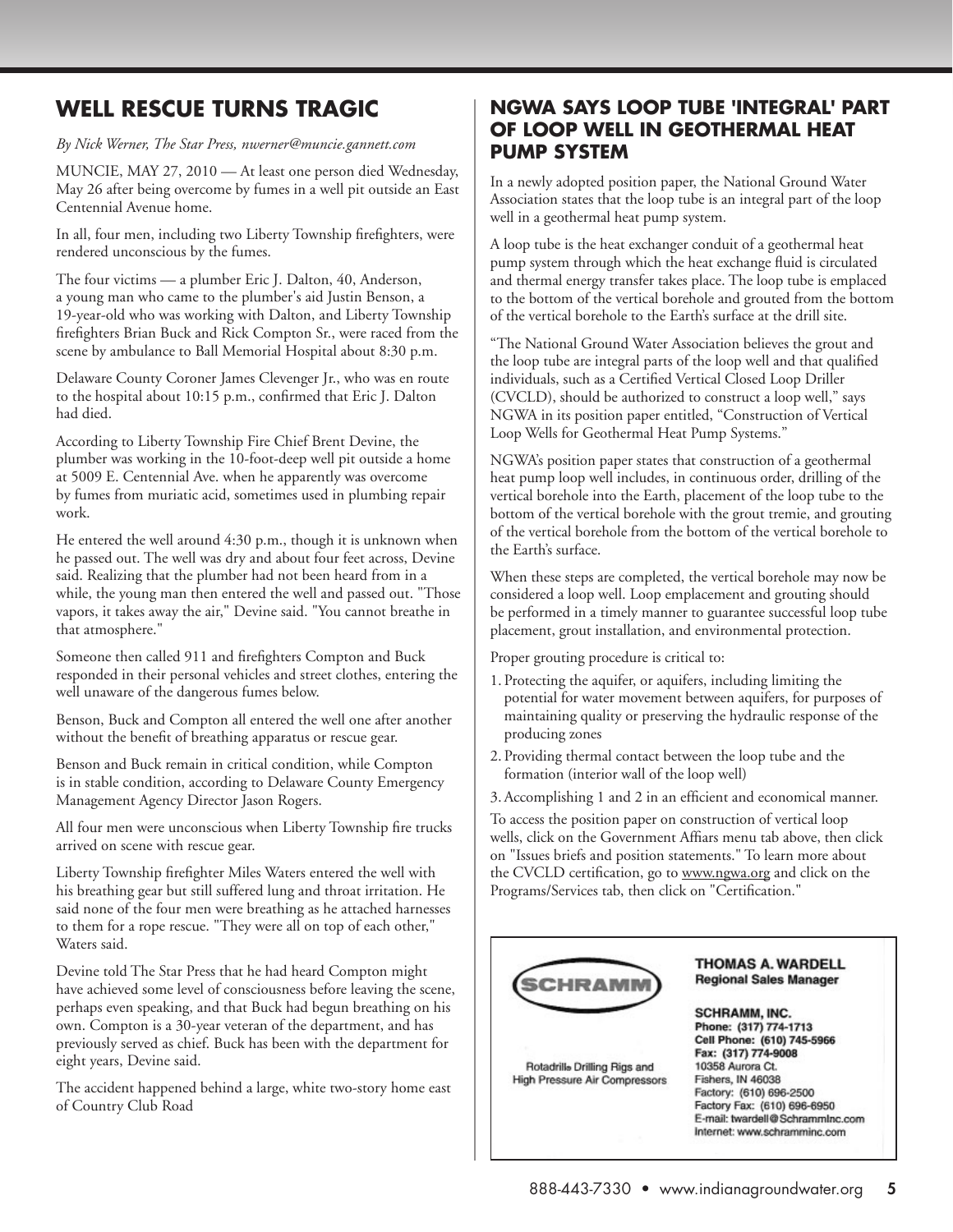| <b>Membership Categories:</b><br>Contractor \$150<br>Manufacturer/Supplier \$150<br><b>Additional Member Names:</b> | Technical \$150<br>Additional Member \$25                                     |
|---------------------------------------------------------------------------------------------------------------------|-------------------------------------------------------------------------------|
|                                                                                                                     | Payment Type: Check only____ (Make check to Indiana Ground Water Association) |
| Mail registration to: Indiana Ground Water Association                                                              | 7915 S. Emerson Ave., Suite 132, Indianapolis, IN 46237-9708                  |
|                                                                                                                     | Join today Together we can make a difference!                                 |

### **NGWA launches Facebook page**

he National Ground Water Association as launched a Facebook page to provide eful, relevant information to groundwater ofessionals and the public, and to foster alog about groundwater-related issues.

"What makes social media like Facebook useful is how it permits the free flow of formation and dialog. Since NGWA's ission is to advance groundwater howledge, Facebook provides an excellent ol for doing just that," said Cliff Treyens, GWA public awareness director.

GWA will be regularly posting pertinent formation for groundwater professionals, cluding water well system contractors, d groundwater scientists and engineers. GWA will also make regular posts for the ıblic.

Most people have no idea that 95 percent all available freshwater comes from uifers. Whether one owns a water well for water supply or is hooked up to a public ater system, every person has a stake in oundwater because it is so essential to our ation's welfare," Treyens said.

Kokomo, Indiana 46901 Dan - Manager Paul - Sales Reita - Financial Manager



 Phone: 765-457-9143 800-352-4329 Fax: 765-457-7882

Email: kpsdan@sbcglobal.net

*Kokomo Pump Supply has been serving customers with integrity and dependability for 45 years. We are a WBE certified wholesaler of top quality products from nationally recognized manufacturers.*

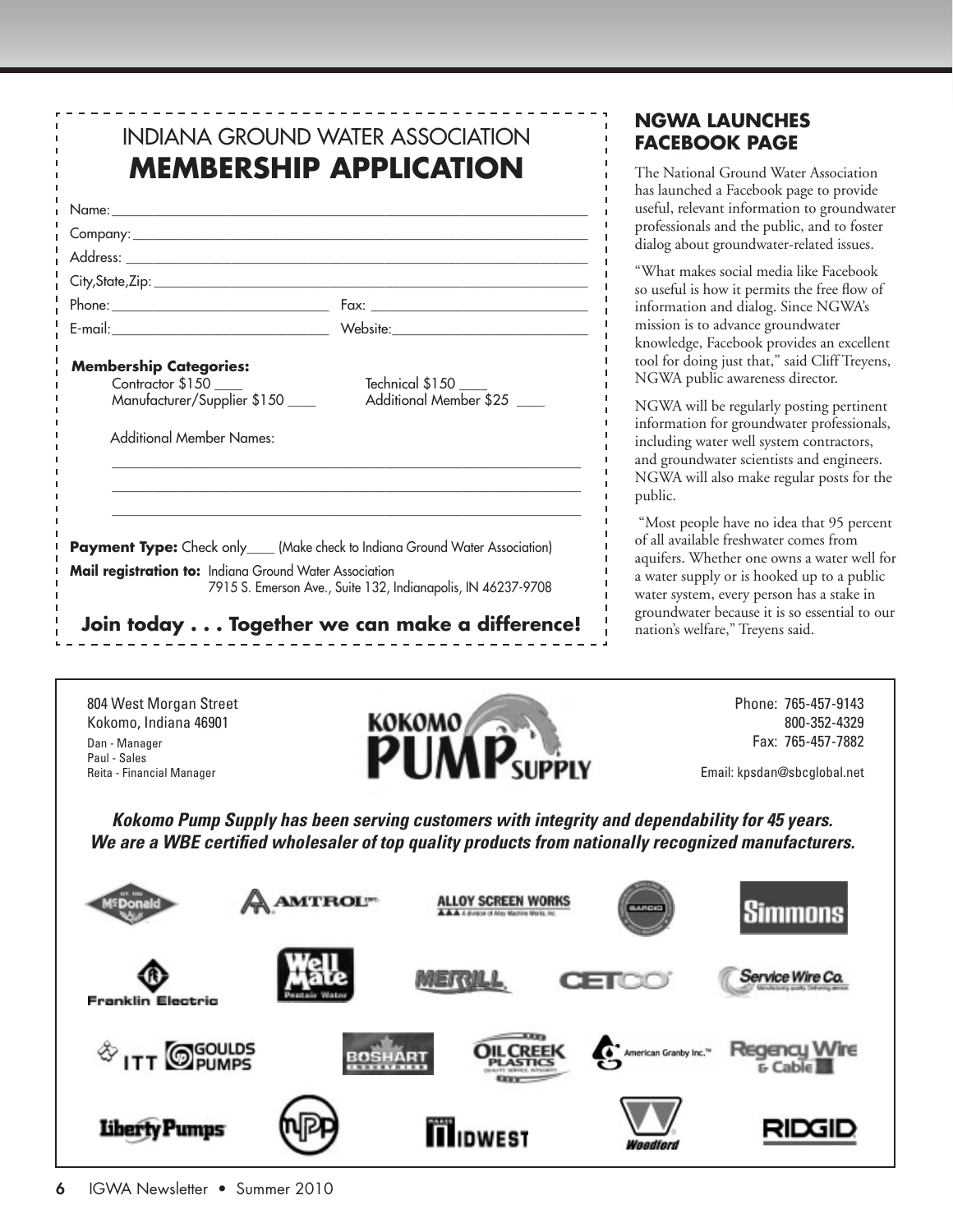

Bo Yordy (513) 314-5930 John Christ (513) 617-2900